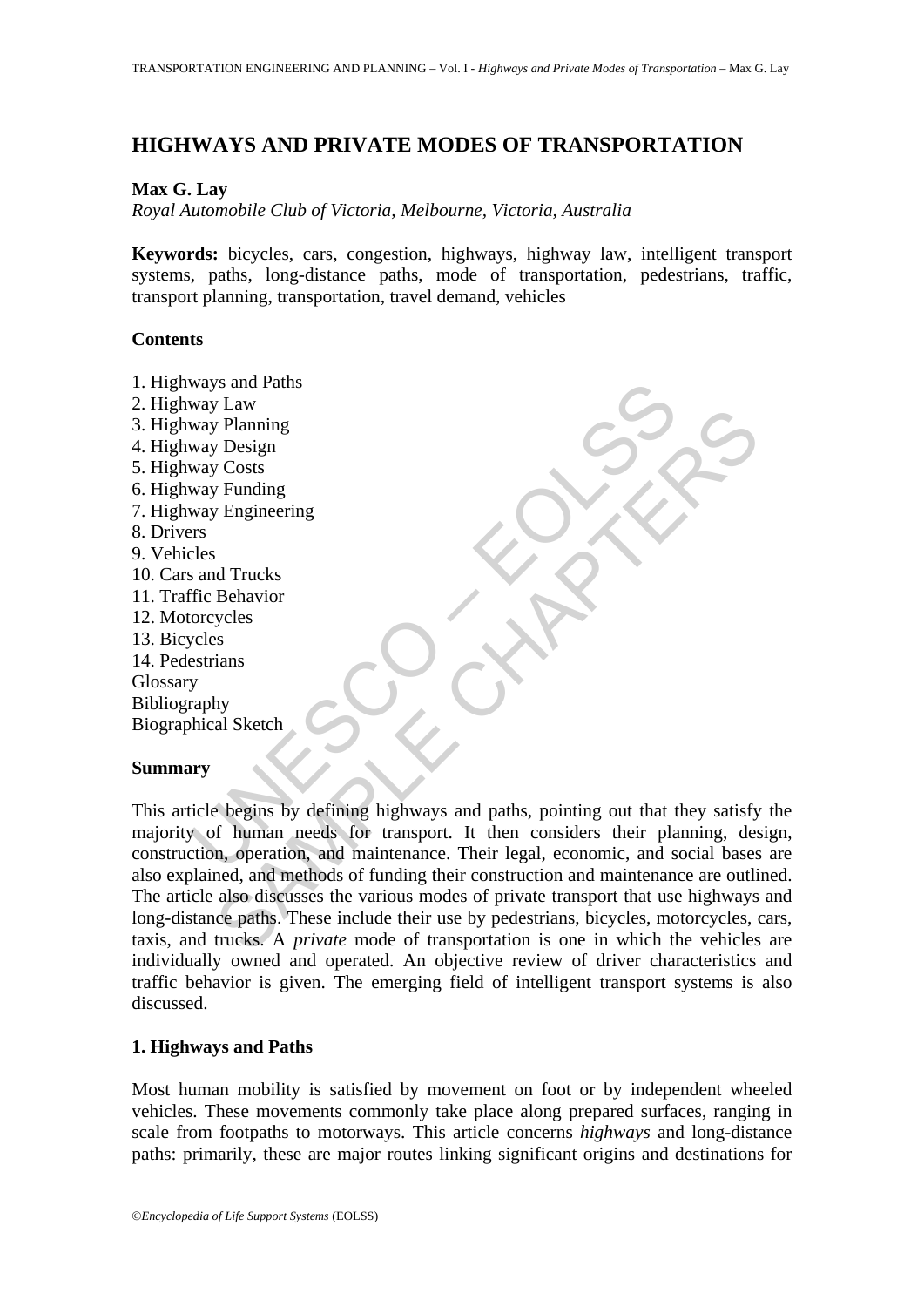travelers. Highways are sometimes also called *arterial roads*, and their most advanced form is the *motorway* (or *freeway*). Users can only enter or leave a motorway via highspeed ramps. All cross-traffic is eliminated, and the motorway's curves and slopes can be safely negotiated at high speeds. The article does not concern streets and local roads, which primarily provide access to individual properties.

Paths have been a part of human society since the retreat of glaciation in about 10 000 BC. The development of roads followed the invention of the wheel, and dates from about 4000 BC.

## **2. Highway Law**

p of land required for a highway is sometimes called the *right of*<br>rom the legal origins of modern highway in the laws of the<br>d the decline of the Roman Empire. Property then was largely in t<br>d his followers, but to ensur From the legal original of modern highway in the laws of the kingdoms<br>are decline of the Roman Empire. Property then was largely in the hands of<br>the kingdoms is followers, but to ensure that the passage of the king and hi The strip of land required for a highway is sometimes called the *right of way.* This term stems from the legal origins of modern highway in the laws of the kingdoms that followed the decline of the Roman Empire. Property then was largely in the hands of the king and his followers, but to ensure that the passage of the king and his armies was unimpeded he was granted the right to travel where he pleased. In other words, he had the "right of way" throughout the countryside, and no one could impede him. Of course, it was easiest to travel on roads, and these were kept in reasonable repair in order to keep the traveling king and his followers from destroying profitable pasture.

This concept of universal right of way came to be extended to all travelers. It was a very democratic concept for feudal times. The right to travel on roads without obstruction has continued in both law and common practice to the present day. It is the prime legal characteristic of the road, and has ensured its continued development as an integral part of society.

The road normally exists within a planning reservation, and an alternative name for the land used by a highway is a road *reservation*. Planning well ahead allows the land required for a highway to be obtained with minimal disruption. Long-term reservation of land can be counter-productive, however, by causing planning blight in an area.

The ownership of land abutting a highway is also important, as the type of roadside access to a highway can dramatically affect its traffic capacity, operating speed, and safety. This is most dramatically seen in the higher crash rates seen on motorways compared with other road types. In law, the owner of a property abutting a roadway usually has access to the road immediately adjacent to the property, but not to every part of the roadway. In addition, the public's right of way—the right of public passage usually takes precedence over the rights of the abutting property owner. These two principles allow effective control of access to public roads. The extreme case is the *motorway*, where direct access from all adjacent properties is denied.

## **3. Highway Planning**

Highways make travel more attractive than it would be otherwise. Hence, a new or improved highway will generate new traffic. Most highways significantly enhance the wealth of the community, an effect that is seen most directly in increased land values. However, the highway also competes with other land-uses and creates social severance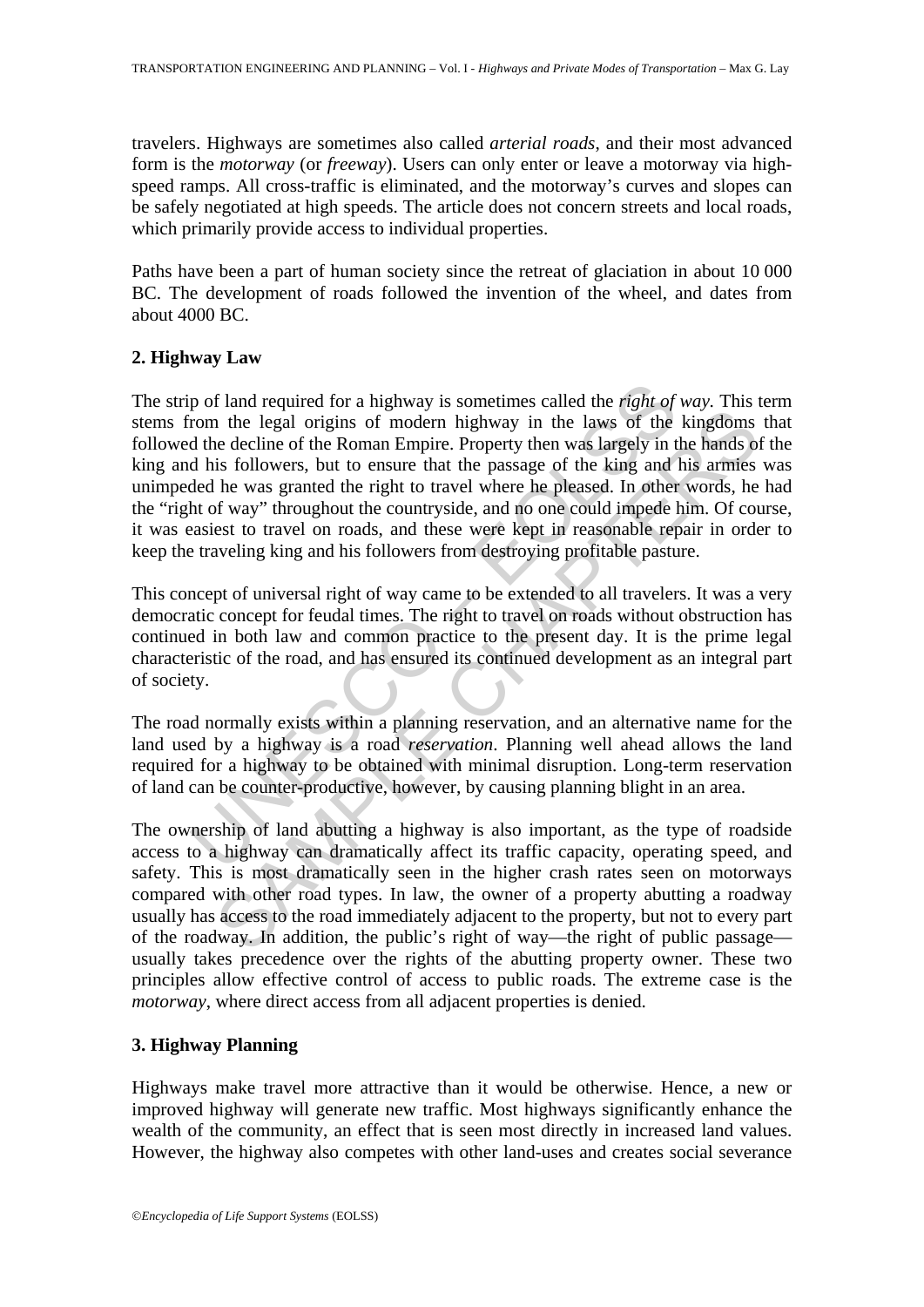within a community, while it and its users consume resources and degrade the environment. Thus highway developments are not universally welcomed.

A good highway produces the following key direct benefits:

- it minimizes vehicle operating costs,
- it minimizes overall travel time.
- it reduces the variability in travel time,
- it reduces road crashes, and
- by reducing stop/start traffic, it reduces emissions and fuel consumption.

These benefits can be eroded, however, by extra traffic attracted to a new or improved highway.

The creation of a new highway can cause much short-term disruption as a result of land acquisition, property demolition, construction, community severance, and the establishment of a new set of local travel and traffic patterns. Planners therefore tend to provide facilities to meet anticipated future travel demand, to avoid having to cause frequent further disruption whilst upgrading a facility.

between the roaded, however, by extra traffic attracted to a net space.<br>
So that ion of a new highway can cause much short-term disruption as<br>
ion, property demolition, construction, community severa<br>
hment of a new set of or of a new highway can cause much short-term disruption as a result of<br>the property demolition, construction, community severance, and<br>entired a new set of local travel and traffic patterns. Planners therefore ten<br>entire The highway occupies a long and relatively narrow strip of land. Its width must be sufficient to accommodate the number of lanes required by the traffic flow, road shoulders to provide for stationary and straying vehicles, pieces of flat land (verges) permitting vehicles to run off the pavement without damage, and other land that might be needed for intersections, toll plazas, landscaping, rest areas, noise amelioration zones, and/or cuttings and embankments. Thus the width required might vary from 1 m for a narrow footpath to 100 m or more for a motorway. Most highways are of widths beyond the immediate human scale, and therefore create significant social and visual barriers.

The landscaping beside the road is an important part of a modern highway. It must reinforce the drivers' expectation of the road alignment. Often the strip of land beside a highway contains the surviving remnants of an area's native flora and fauna.

The siting of access points from properties or from the existing road system will often pose problems, and will depend partly on the highway's classification. The situation may range from that of a motorway with full access control, to an arterial road with service streets, through to a residential street with no access limitations: the first two road types are clearly highways. Access control is one of the most important planning and design features affecting a road's safety performance.

A common practical constraint on the use of a highway is the capacity of the facilities allowing vehicles to enter and leave the highway system. For this reason, the highway has been cynically described as the shortest route between two traffic jams.

Congestion is a key issue for modern highways. On a large scale, it is a result of demand (actual traffic) exceeding supply (traffic capacity). However, in urban areas operating experience shows that the majority of congestion arises from local incidents (breakdowns, illegal parking) that reduce capacity. Technically, congestion is said to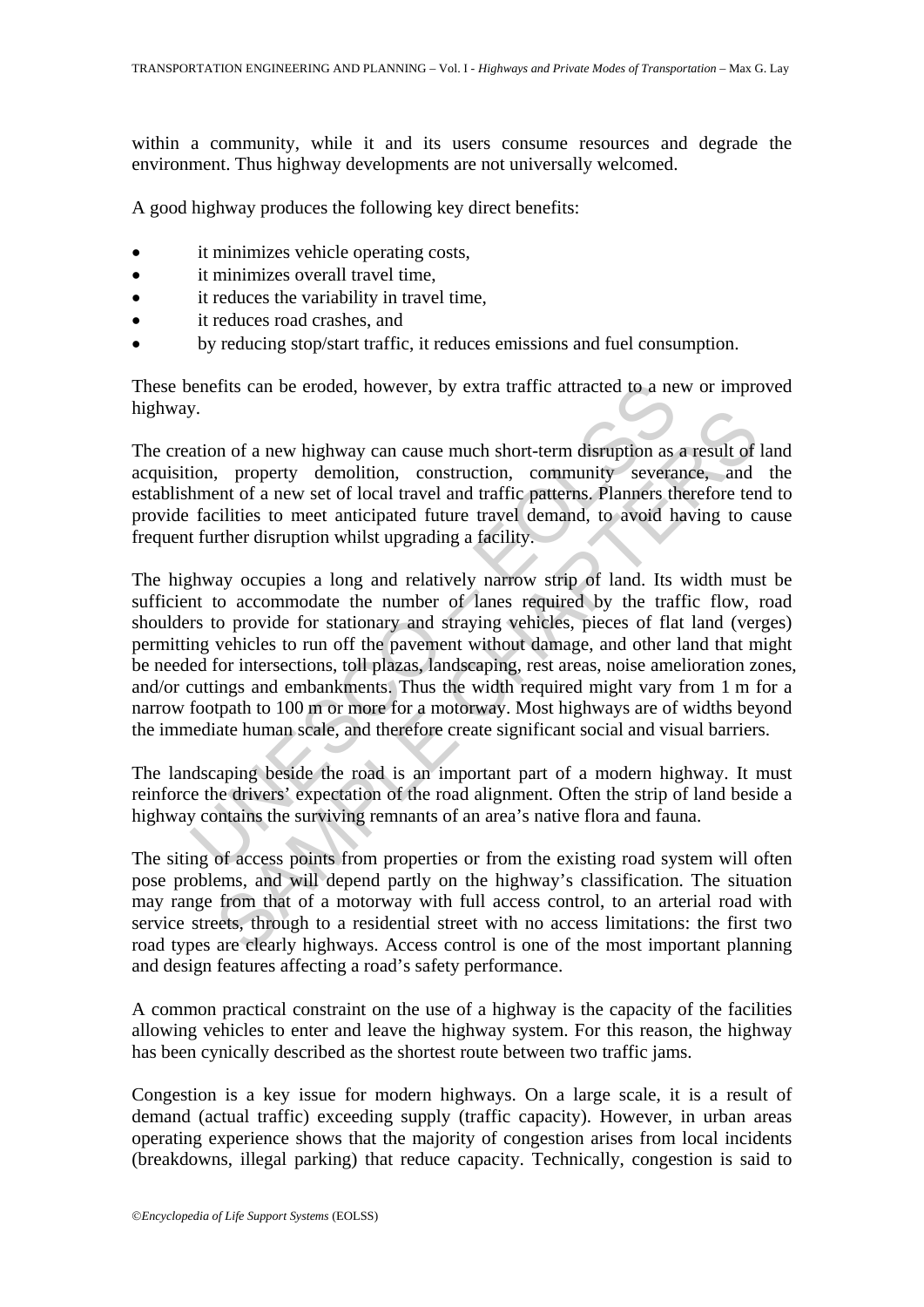arise when delays continue to lengthen. This subtlety of definition is necessary as delays are inevitable in any highway system with same-grade intersections. Often congestion can be allowed to "manage itself," with travel times increasing until some travelers begin using travel alternatives. It can also be managed positively by metering the traffic that enters the system, and limiting the number of vehicles that can join a highway by:

- allowing an entrance queue to form,
- charging for entry, or
- requiring users to pay tolls for using a length of the highway.

These measures may only be needed at peak periods of the day.

## **4. Highway Design**

In most countries, individual highways form elements of an interconnected network of roads. Knowing how many people will travel on a particular highway is a matter to be considered by transport planners (see *Transportation Engineering*). Travel demand will typically have morning and evening peaks in opposite directions along the highway.

**way Design**<br>countries, individual highways form elements of an interconnectom<br>countries, individual highways form elements of an interconnectom<br>expansive dot transport planners (see Transportation Engineering). Trav<br>y hav **SURSED**<br>
Unitries, individual highways form elements of an interconnected networ<br>
wing how many people will travel on a particular highway is a matter to<br>
by transport planners (see *Transportation Engineering*). Travel Once the number of travelers likely to use a highway in some future design year (the demand) is known, the number of lanes required can be estimated by dividing the demand by the capacity of a single lane. Typical lane traffic capacities range from about 3500 persons per hour for a footpath to 2500 vehicles per hour per lane on a highstandard motorway. In most developed countries, car occupancy averages about 1.2 people per car. Traffic capacity depends on car-following behavior, and this in turn depends heavily on how a driver reacts to the behavior—particularly the braking—of the vehicle ahead. Improvements in inter-vehicle communications via intelligent transport systems could therefore lead to major improvements in traffic capacity.

The number of lanes required will partly determine the width of the highway. Whether the lanes in each direction need to be separated by a central median, creating a divided roadway (or carriageway), will depend on the speed and frequency of oncoming vehicles. Broadly, this is the case if the anticipated traffic exceeds 10,000 vehicles per day. Motorways with controlled access are typically considered if the anticipated traffic exceeds 30,000 vehicles per day.

Cars are usually up to 2 m wide, and trucks up to 2.5 m wide. Road shoulders are typically 3 m wide. Lane widths on highways vary from 3 m to 3.7 m. The wider lane width is needed if high lane traffic capacity is needed. Safety requirements could mean that median and/or roadside verges, if they are needed, are 8 m wide. A busy urban motorway carrying 30,000 vehicles per day will require at least four traffic lanes, and so could have two 12 m carriageways and be at least 50 m wide (2[8+3+7+3+4]).

Vehicles traveling at high speed also need very gentle curves. For example, a 1 km horizontal radius is required for a design speed of 130 km  $h^{-1}$ . A key factor here is the speed for which the highway is designed. If the design speed is only 60 km  $h^{-1}$ , then the minimum radius is only 150 m. As this speed is far below the capacity of the modern car, it would only be used for highways in mountainous terrains. A similar minimum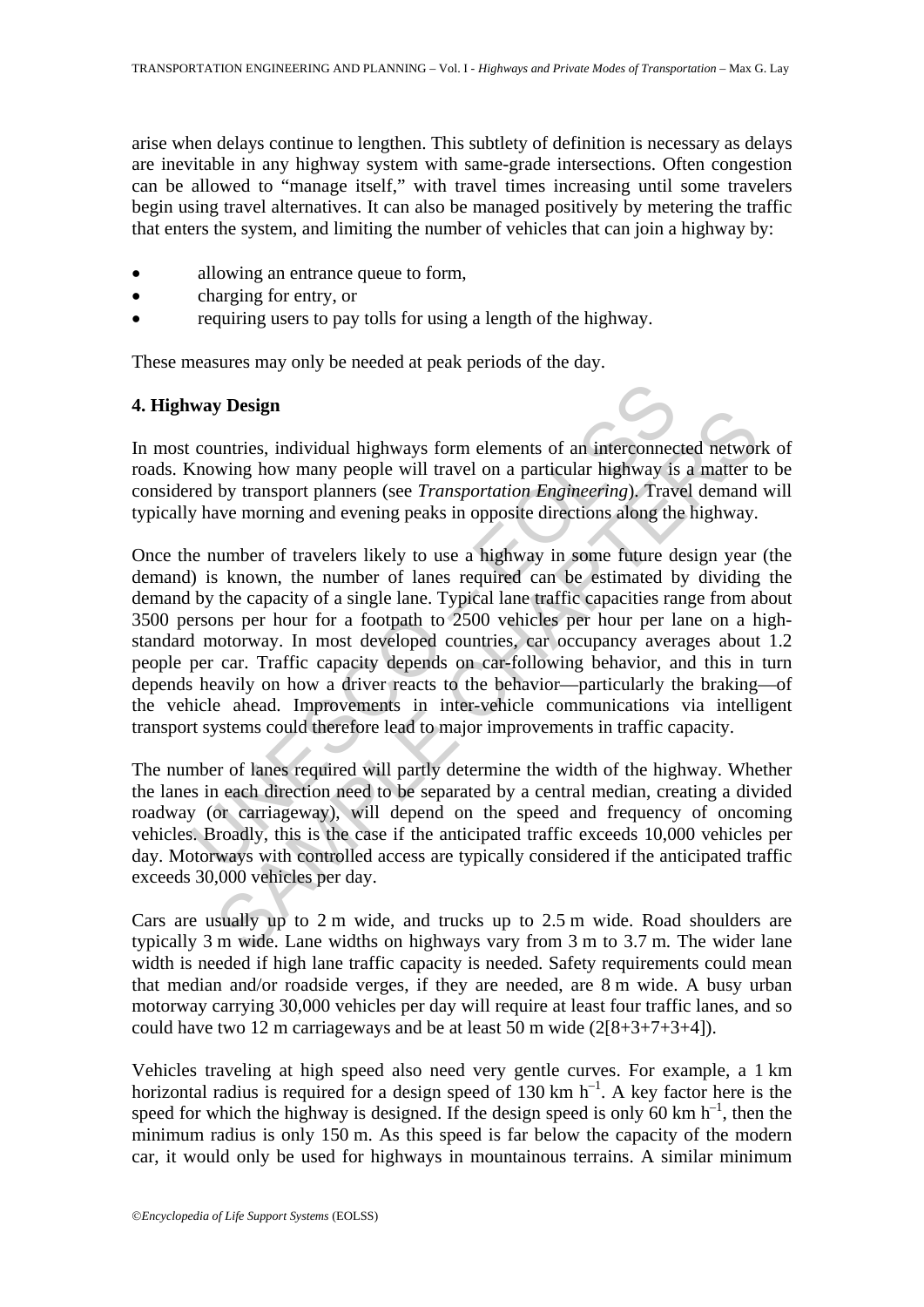radius of about 500 m is required for vertical curves at high speed in order to prevent uncomfortable vertical accelerations. These gentle curves are also needed to give drivers sufficient forward sight distance to see hazards ahead in sufficient time to avoid them safely. Long straight lengths of highway are also undesirable as they encourage driver fatigue: perhaps a third of highway fatalities are caused by loss of driver attention. Finally, on two-way highways it is necessary to provide sufficient sight distance and lane space for vehicle to overtake slow vehicles impeding their progress safely. All these factors make it difficult to fit a modern highway unobtrusively into an existing landscape.

The substitute that there are no cossing unit flows. This coverleaf and diamond interchanges commonly seen on motorwal ions. These are very expensive to create, and the need for lank they require a large amount of land. Wh s. These are very expensive to create, and the need for large curve they require a large amount of land. Where the highway meets the ordit end at entraring horizon (long ramps are needed at entraring and exist to allow veh Intersections are important elements of a highway. Intersections on major highways must be designed to ensure that there are no crossing traffic flows. This results in the large cloverleaf and diamond interchanges commonly seen on motorway-to-motorway connections. These are very expensive to create, and the need for large curve radii means that they require a large amount of land. Where the highway meets the ordinary road and street system, long ramps are needed at entrances and exits to allow vehicles to accommodate the great changes of operating speed between the two classes of facility. Lightly trafficked highways used intersections (or junctions) controlled by traffic signals, stop and give way (yield) signs, and/or road rules determining priority.

All the above factors, combined with the variations encountered in any local terrain, mean that there are usually a variety of highway solutions that will meet demand for a new highway. These options must be explored technically, financially, environmentally, and socially. The process will include a range of informal and formal public consultations, and approvals from authorities charged with ensuring that environmental and social controls are met.

- -

-

TO ACCESS ALL THE **16 PAGES** OF THIS CHAPTER, Visit: http://www.eolss.net/Eolss-sampleAllChapter.aspx

#### **Bibliography**

Most of the material in this article is based on the author's following works:

Lay M.G. (1992). *Ways of the World*. New Brunswick: Rutgers.

Lay M.G. (1998). *Handbook of Road Technology*, Vols 1 and 2, 3rd edn. New York: Gordon and Breach.

Lay M.G. Roads entry in current *Encyclopedia Britannica*.